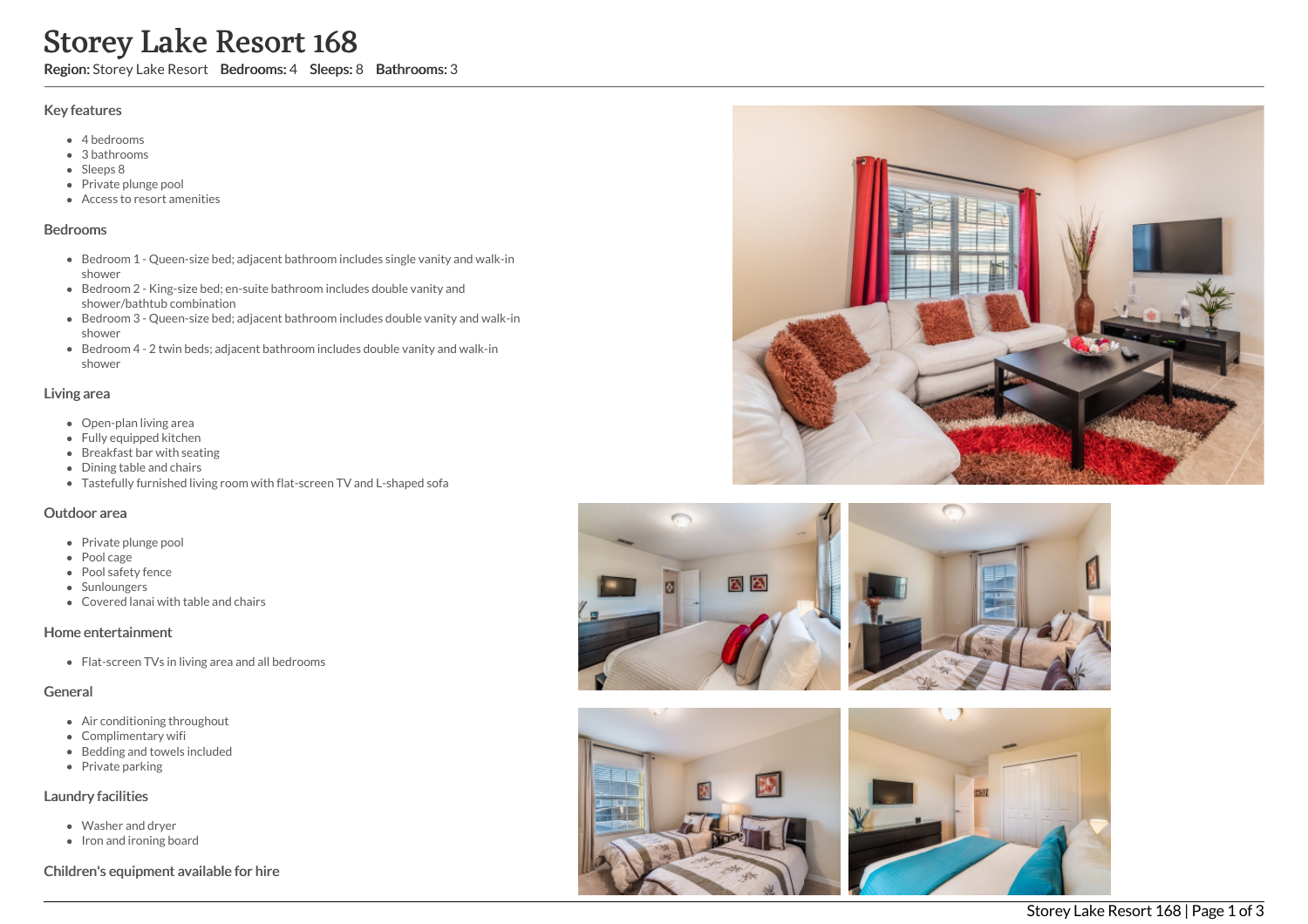- $\bullet$  Crib
- Stroller
- $\bullet$  High chair
- Pack and play

# Resort facilities

Situated just 17 miles from Orlando International Airport, Storey Lake Resort is ideally located within close proximity to Orlando ââ, ¬â, ¢s major attractions. Guests at this resort can enjoy full access to a range of first-class amenities based around the impressive clubhouse  $A\phi$ â, - ËœThe Hideaway $A\phi$ â, - â, ¢. Here, you will find a 9-hole mini golf course, volleyball courts, a fully-equipped fitness center and kayak rentals. The resort also features a large communal pool and spa, waterslides and a lazy river where guests can enjoy a 5\* poolside dining and drinks service.

- Supermarket 1 mile
- Shopping mall 2 miles
- Disney World 5 miles
- Seaworld 7 miles
- Universal Studios 10 miles
- Legoland 37 miles
- Airport 17 miles
- Beaches 69 miles